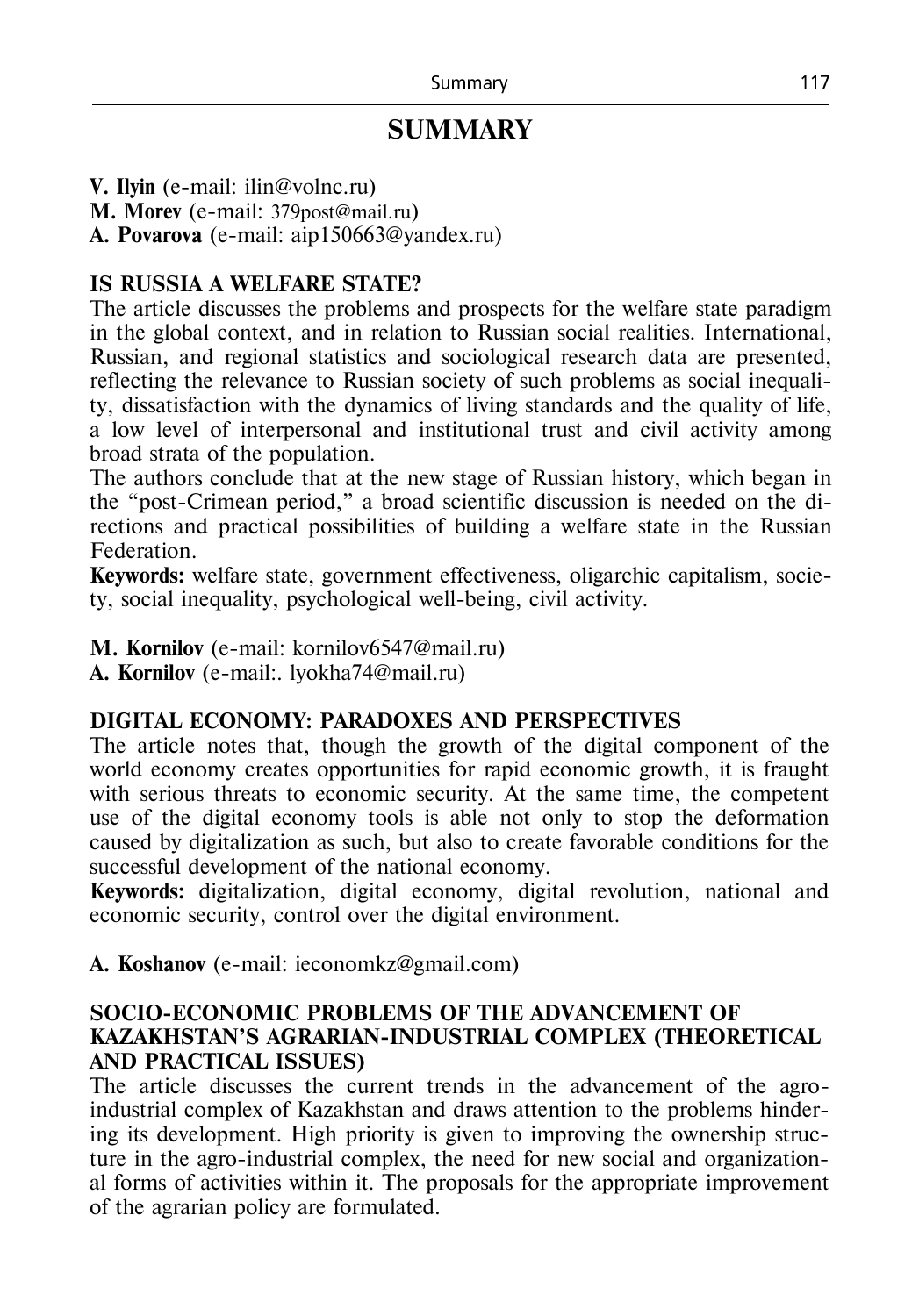**Keywords**: agro-industrial complex, social problems in rural areas, personal subsidiary farms, large-scale agricultural associations, cooperative farms, new type of settlements.

**Y. Gusakov** (e-mail: ego-6@mail.ru)

## **FOREIGN EXPERIENCE AND STEP-BY-STEP MEASURES FOR THE DEVELOPMENT OF CLUSTERS IN THE AGRICULTURAL-INDUSTRIAL COMPLEX**

The article summarizes foreign experience in the field of cluster organization of the agro-industrial complex, formulates the criteria for clustering, specifies the areas of cluster formation and development, reveals the observed effects of the current clustering policy as applied to the agro-industrial complex. The author draws conclusions about the advisability of further pursuing this policy in Belarus.

**Keywords:** cluster approach, clustering policy, synergistic effect, clustering algorithm, clustering specifics in the agro-industrial complex.

**А. Savenkova** (e-mail: [mega.savenkova@bk.ru\)](mailto:mega.savenkova@bk.ru)

**Е. Romantseva** (e-mail: [ekaterinaromantseva@mail.ru\)](mailto:ekaterinaromantseva@mail.ru)

## **АMERICAN AND RUSSIAN PERSONNEL MOTIVATION PRACTICES**

The article considers the peculiarities of labor motivation methods in Russia and in the USA, as well as historical and socio-cultural pre-requisites for the formation of such methods. The applicability of various motivational practices in relation to particular social groups is analyzed.

**Keywords:** labor motivation, personnel motivation methods, material incentives, non-financial incentives, moral incentives, organizational culture, wage types, youth, professional choice.

**S. Lutsenko** (e-mail: [scorp\\_ante@rambler.ru\)](mailto:scorp_ante@rambler.ru)

## **THE ROLE OF JUVENILE JUSTICE IN A WELFARE STATE**

The purpose of the juvenile justice is the formation of juvenile-friendly justice. The creation of such a system will allow to lower the level of both children's criminality, and crimes concerning the juvenile. The mechanisms of improvement of the juvenile justice system are considered, with the examples from some Russian regions.

**Keywords:** juvenile justice, social policy, legislation, justice, conciliation procedure, friendly justice to the child, prevention.

118